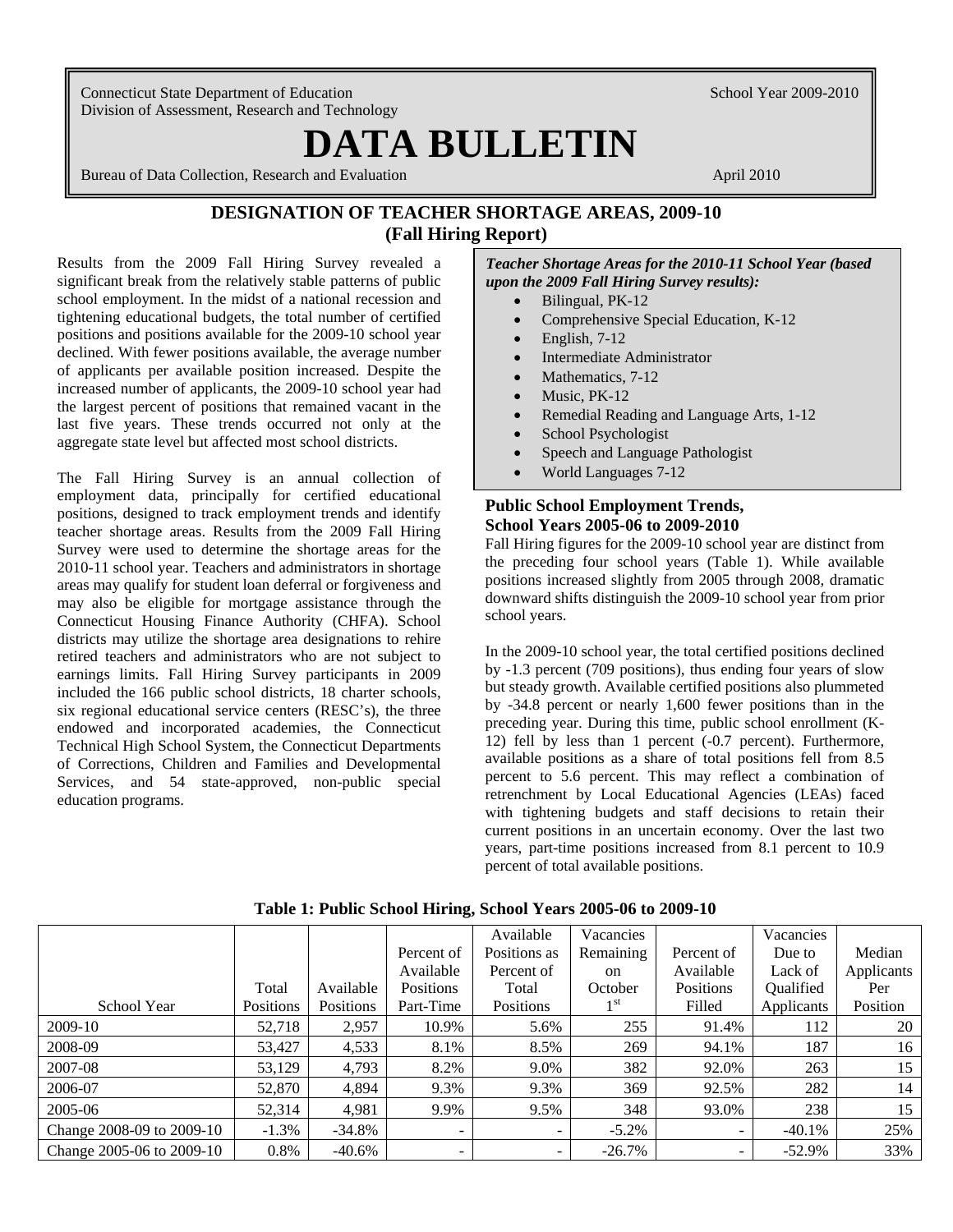vacancies decreased only marginally (-5.2 percent). As a With fewer available certified positions, the median number of appropriately-credentialed applicants per position increased sharply from 16 in 2008-09 to 20 in 2009-10. <sup>1</sup> Despite fewer available positions and more applicants per position, October result, the 2009-10 school year had the lowest percent of available positions that were filled by October  $1<sup>st</sup>$  in the last five years. However, the percents of vacancies attributed to the lack of qualified applicants and "minimally qualified" hires continued to decline (Figure 1). $<sup>2</sup>$ </sup>

**Figure 1: Percents of Vacancies Due to Lack of Qualified Applicants and Minimally Qualified Hires, 2009-10** 



#### **Local Hiring Trends**

Local hiring trends are quite similar to those for the state as a whole: declining total and available positions, October vacancies and the rates at which available positions are staffed, along with increased applicants per available position. To examine hiring trends at the local level, the 2009 Fall Hiring Survey Results were analyzed utilizing District Reference Groups (DRGs), a classification system that groups school districts based upon community and student socio-demographic characteristics.<sup>3</sup>

Regardless of socio-demographic differences, every DRG had fewer total positions and available positions in the 2009-10 school year than in the prior school year (Table 2). During this time, part-time positions increased as a percent of all available positions for eight of the nine DRGs by an average of 3 percentage points (not shown in table). Two DRGs composed of the smallest districts (C and E) had the highest percents of part-time positions, while three DRGs composed of the larger districts (G, H and I) had the lowest percents.



**Figure 2: Change in the Percent of Available Positions Filled by October 1st by DRG, 2008-09 to 2009-10** 

Over the last two school years, the median number of applicants per position increased for virtually all DRGs and, in particular, almost doubled for the largest urban districts (DRG I: 11.0 to 20.5). Despite fewer available positions and more applicants per position, eight of the nine DRGs filled lower percents of their available positions than in the previous year (Figure 2). This mirrored the trend for the state as a whole. The lone exception to this was DRG E, which filled a higher percent of available positions in 2009 than in 2008. On average, DRG E is composed of the smallest districts. The wealthiest districts (DRG A) filled the highest percent of

|               |           | Change in    |           | Percent Change in | Available        | Percent of     | Percent of              |
|---------------|-----------|--------------|-----------|-------------------|------------------|----------------|-------------------------|
|               |           | Total        |           | Available         | Positions as a   | Available      | Available               |
|               | Total     | Positions    | Available | Positions 2008 to | Percent of Total | Positions that | <b>Positions Filled</b> |
| <b>DRG</b>    | Positions | 2008 to 2009 | Positions | 2009              | Positions        | were Part-Time | by October 1st          |
| A             | 2,951     | $-1.4%$      | 187       | $-36.6\%$         | 6.3%             | 15.5%          | 97.9%                   |
| $\, {\bf B}$  | 9,007     | $-1.0\%$     | 412       | -44.6%            | 4.6%             | 17.2%          | 96.6%                   |
| $\mathcal{C}$ | 3,732     | $-1.1%$      | 200       | $-32.0\%$         | 5.4%             | 17.5%          | 95.5%                   |
| D             | 7.883     | $-0.4\%$     | 336       | -47.8%            | 4.3%             | 8.9%           | 94.6%                   |
| E             | 2,504     | $-2.0\%$     | 124       | $-34.4\%$         | 5.0%             | 21.0%          | 95.2%                   |
| F             | 2,703     | $-2.6\%$     | 120       | $-42.6%$          | 4.4%             | 10.8%          | 85.8%                   |
| G             | 6.244     | $-0.6\%$     | 297       | $-41.7\%$         | 4.8%             | 7.7%           | 92.3%                   |
| H             | 5,832     | $-2.1\%$     | 286       | $-29.6\%$         | 4.9%             | 4.2%           | 91.3%                   |
|               | 8,718     | $-1.1\%$     | 604       | $-27.5%$          | 6.9%             | 4.5%           | 84.1%                   |
| $NA*$         | 4,231     | $-0.5\%$     | 502       | $-3.5%$           | 11.9%            | 13.3%          | 87.1%                   |

**Table 2: Hiring Statistics by District Reference Groups, 2009-10** 

\*Includes the Connecticut Technical High School System, charter schools, RESCs and state-approved private special education programs.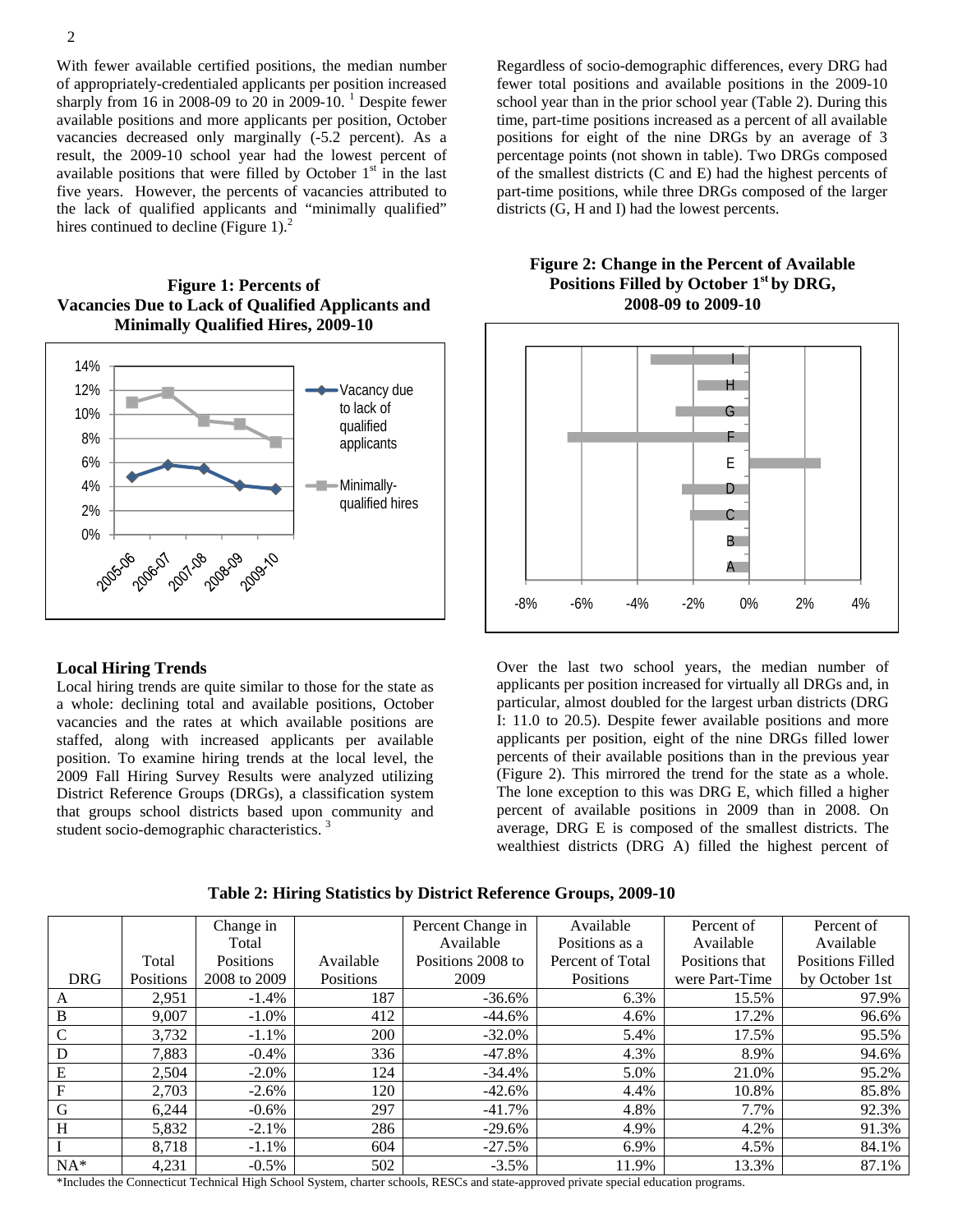3

The larger urban districts (DRGs H and I) had the highest percents of vacancies due to the lack of qualified applicants, while the smallest districts (DRG E) had the lowest percent (Figure 3). DRG I also had the highest percent of minimally-qualified hires while DRG E again had the lowest. In 2009-10, most DRGs had lower percents of vacancies due to the lack of qualified applicants and minimally qualified hires compared with the prior school year. DRG I experienced the steepest declines in both rates

# **Figure 3: Percent of Vacancies Due to the Lack of Qualified Applicants and "Minimally-Qualified" Hires by DRG, 2009-10**



# **State-approved Non-public Special Education Programs**

State-approved, non-public special education programs are private facilities that have applied to and received approval from the Connecticut State Department of Education (CSDE) to provide special education services to public school students upon the request of public school districts. These programs are required participants in the Fall Hiring Survey. Because they are private entities, their data were not included with the public school figures at the beginning of this report (Table 1 and Figure1), and so are presented here separately (Table 3). Their data are, however, included in the determination of shortage areas.

Despite the poor economy, the total number of certified positions in state-approved, non-public special education programs increased 5.5 percent and the number of available positions remained stable over the last two school years (Table 3). Part-time positions as a percent of total available positions more than doubled (4.5 percent to 10.8 percent). Compared with public LEAs, they had higher percents of available positions (12.3 percent versus 5.6 percent) and vacancies due to the lack of qualified applicants (12.6 percent versus 3.8 percent). They also filled fewer available positions (80.2 percent versus 91.4 percent) and had nearly twice as many minimally-qualified hires (14.6 percent versus 7.7 percent).

## **Public-school, Non-certified Special Services**

Public-school, non-certified special services are presented here separate from the figures for certified positions used in the rest of this report. For the 2009-10 school year, there were 208 non-certified special services positions available, a decline of 51 percent over the last five years (Table 4). During this time, available special education paraprofessional positions declined 60 percent. October vacancies also fell from 9 percent to 5 percent.

|         |                  |                  | Available        |               | Percent of Available    |                      |
|---------|------------------|------------------|------------------|---------------|-------------------------|----------------------|
|         | Total            |                  | Positions as a   | Vacancies     | Positions Vacant Due to | Percent of Available |
| School  | Certified        | Available        | Percent of Total | Remaining on  | Lack of Qualified       | Positions Filled by  |
| Year    | <b>Positions</b> | <b>Positions</b> | <b>Positions</b> | October $1st$ | Applicants              | October 1st          |
| 2009-10 | 904              | 111              | 12.3%            | $\mathcal{D}$ | 12.6%                   | 80.2%                |
| 2008-09 | 857              | 110              | 12.8%            | າາ            | 18.2%                   | 75.5%                |

# **Table 3: State-approved, Non-public Special Education Programs, 2008-09 and 2009-10**

## **Table 4: Public-school, Non-certified Special Services, 2009-10**

|                                       |           | Vacancies      |            |
|---------------------------------------|-----------|----------------|------------|
|                                       | Available | Remaining on   | Median     |
| Service Area                          | Positions | October $1st$  | Applicants |
| Licensed Physical Therapist           | 6         | 3              |            |
| Licensed Occupational Therapist       | 15        |                |            |
| Licensed Occupational Therapist       |           |                |            |
| Assistant                             | 2         |                |            |
| Pre-Kindergarten Paraprofessional     | 16        | $\Omega$       | 20.5       |
| Kindergarten Paraprofessional         | 18        | 0              | 21         |
| Regular Program Paraprofessional      | 30        | $\overline{2}$ | 39         |
| Special Education Paraprofessional    | 114       | 5              | 28         |
| <b>ESL/Bilingual Paraprofessional</b> |           | $\Omega$       |            |
| Other Program Paraprofessional        | 6         | 0              |            |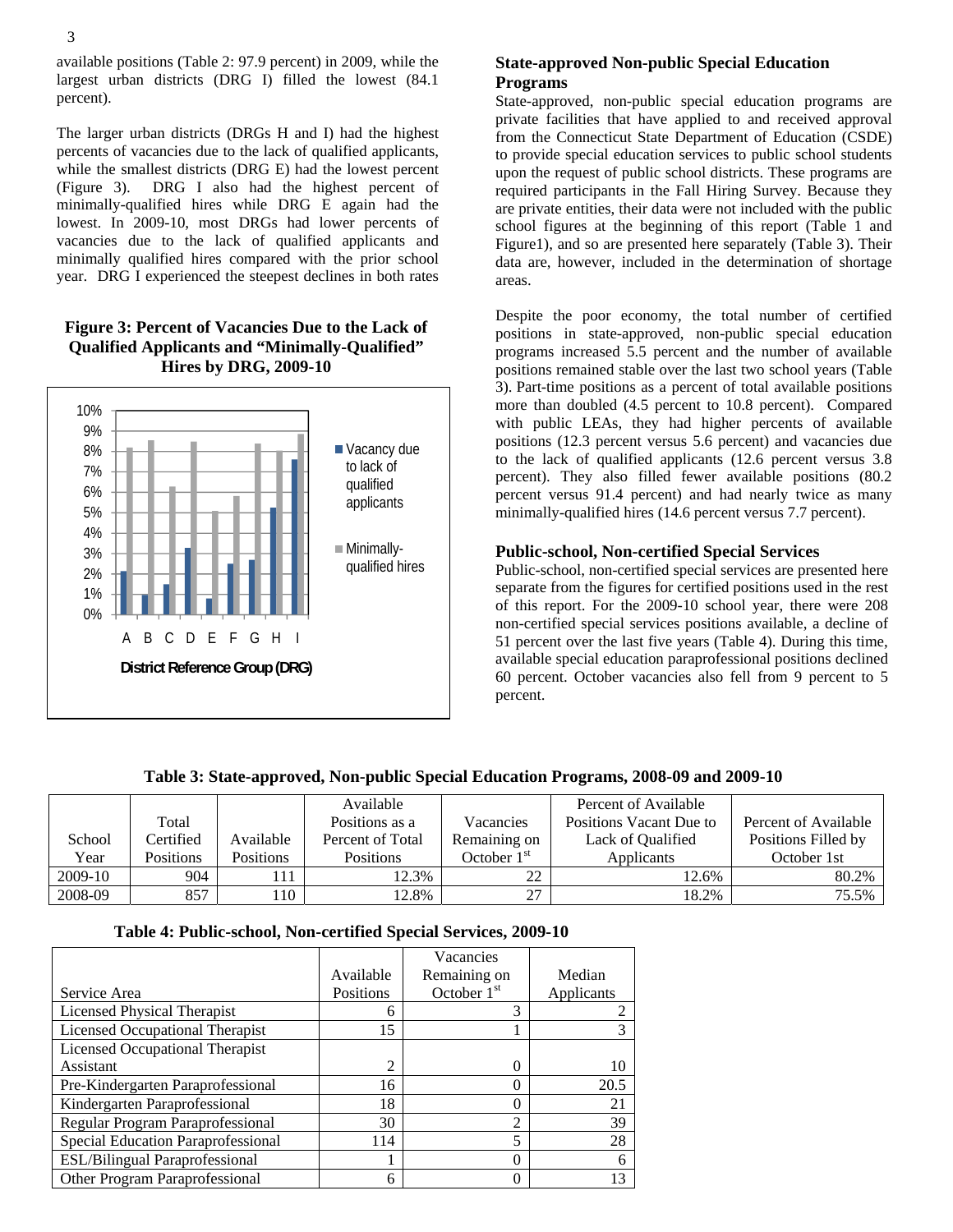#### 4

#### **Accounting for October Vacancies**

 for positions that remained vacant, over half of all LEAs In October 2009, there were 255 public school vacancies. LEAs reported that 44 percent of these resulted from the lack of qualified available candidates, which was down from 70 percent in the previous school year. Identifying factors that affected both the number and quality of job applicants cited late job postings (late summer onward), which was an increase over five years ago (Figure 4). Similarly, local budgetary/administrative issues and unusually small parttime positions  $\left(\leq 3$  FTE) were more prominent factors in the 2009-10 school year than in the past.

### **Figure 4: Factors Affecting the Size and Quality of Applicant Pools for Positions that Remained Vacant, 2005-06 and 2009-10**



#### **LEA Responses to October Vacancies**

Over the last five years, there have been changes in how LEAs responded to October vacancies. While the use of short-term substitutes remained the most common response, they were employed less frequently in 2009 than five years ago (Figure 5). In contrast, more LEAs reported redistributing students among other classes, having

appropriately-credentialed teachers teach additional classes and not offering scheduled courses. The number of administrative positions (e.g. principal, program director, superintendent, etc.) filled on an interim basis also slightly increased. In the current school year, LEAs also responded to nearly one-quarter of all October vacancies with "Other" solutions including: Employing temporary teachers, long-term substitutes and consultants; rehiring former or retired staff; and continuing to search for appropriate candidates.



#### **Figure 5: LEA Responses to October Vacancies, 2005-06 and 2009-10**

#### **Shortage Areas, 2010-11**

Despite the significant changes in available positions over the last two school years, the shortage areas have remained remarkably consistent. Based upon the data collected in the 2009 Fall Hiring Survey, the only new shortage areas for the 2010-11 school year will be Remedial Reading and Language Arts, 1-12, and School Psychologist (Table 5 and also see Table 6 for hiring statistics for all endorsements, and Appendix A for shortage area identification methodology).

|  |  |  | Table 5: Designated Shortage Areas for the 2010-11 School Year Based upon 2009 Fall Hiring Survey Results |  |
|--|--|--|-----------------------------------------------------------------------------------------------------------|--|
|  |  |  |                                                                                                           |  |

|                                          |             | Change in Total             |           | Change in                  | Shortage       |
|------------------------------------------|-------------|-----------------------------|-----------|----------------------------|----------------|
|                                          | Total       | FTE <sub>s</sub> 2008-09 to | Available | <b>Available Positions</b> | Area           |
| Endorsement Type                         | <b>FTEs</b> | 2009-10                     | Positions | 2008-09 to 2009-10         | Rank           |
| Bilingual Education, PK-12               | 356.5       | $-8.6\%$                    | 25        | $-26.5%$                   |                |
| Comprehensive Special Education, K-12    | 5,503.3     | $0.6\%$                     | 422       | $-25.4%$                   | 2              |
| English, 7-12                            | 3,062.2     | $-6.8\%$                    | 205       | $-43.7%$                   | 6              |
| Intermediate Administrator               | 2,769.1     | $-3.0\%$                    | 175       | $-30.6\%$                  | $\overline{4}$ |
| Mathematics, 7-12                        | 2,816.7     | $-2.1\%$                    | 188       | $-40.1%$                   | 8              |
| Music, PK-12                             | 1,622.3     | $-1.4\%$                    | 101       | $-36.9\%$                  | 7              |
| Remedial Reading and Language Arts, 1-12 | 847.9       | $0.1\%$                     | 62        | $-23.5%$                   | 10             |
| School Psychologist                      | 946.6       | $0.5\%$                     | 61        | $-32.2%$                   | 9              |
| Speech and Language Pathologist          | 1,042.1     | 2.1%                        | 118       | $-9.9\%$                   |                |
| World Languages, 7-12                    | 1,681.7     | $0.5\%$                     | 163       | $-33.7%$                   | 3              |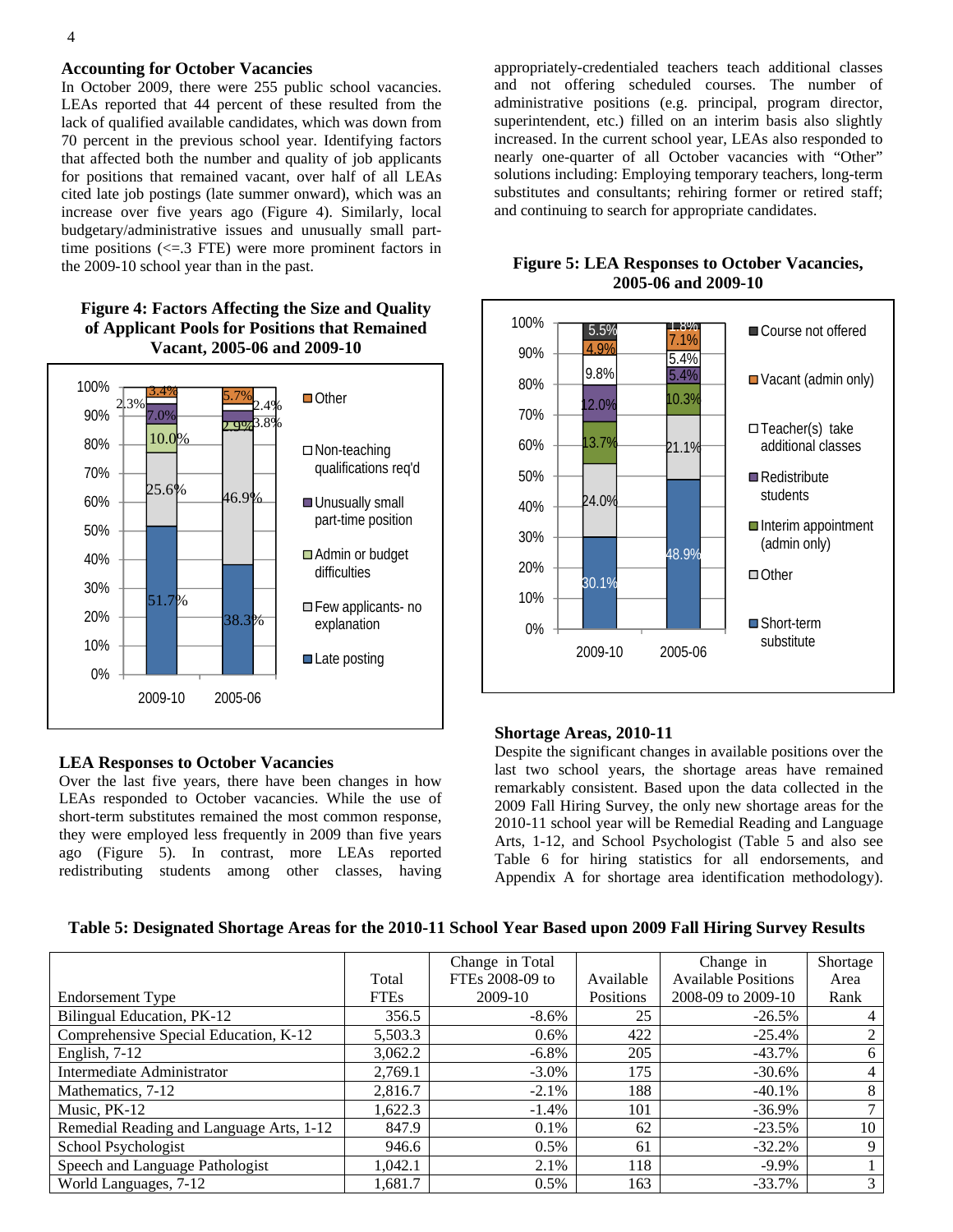Collectively, the shortage areas accounted for 39.4 percent of all FTE's. They were a significant share of available positions (47.5 percent) and a majority of minimallyqualified hires (62.2 percent), October vacancies (58.6 percent) and vacancies due to the lack of qualified applicants (72.3 percent). The shortage areas also accounted for the majority of positions staffed under Durational Shortage Area Permits ([DSAPs]: 58.5 percent) and longterm substitutes (52 percent). Over the last two years, available positions declined in each of the shortage areas and total FTEs fell in half of them, particularly in Bilingual Education (-8.6 percent) and English, 7-12 (-6.8 percent).

A key characteristic shared by all ten shortage areas was the higher number of available positions that were not filled due to the lack of qualified candidates. This was particularly prevalent in Bilingual Education (36 percent) and Speech and Language Pathology (22 percent). Furthermore, these endorsements had relatively high percents of minimallyqualified hires (44 and 40 percent, respectively) along with World Languages (24 percent).

Another important factor in the identification of shortage areas is the number of median applicants per available position. Median applicants for Speech and Language Pathology (4), Bilingual (6), World Languages (8) and Remedial Reading and Language Arts positions (11.5) were well below the overall median (20) and strikingly fewer than such non-shortage areas as Elementary, K-6 (129) and History and Social Studies, 7-12 (50). A final factor for identifying shortage areas is the number of first or renewed Connecticut certificates per available position. Collectively, the shortage areas averaged 3.5 first certificates or renewals, per available position, while the non-shortage areas averaged 5.7. All of the shortage areas except English, 7-12 and Intermediate Administrators ranked near the bottom in the number of new or renewed certificates.

Although the quality rating of applicant pools is not part of the methodology for identifying shortage areas, many of the shortage areas were rated lower by LEAs: bilingual had the lowest rating ("Few or no minimally-qualified applicants"), and Remedial Reading and Language Arts, School Psychologists, Speech and Language Pathologists and World Languages had the next lowest ("Some acceptable applicants"). The highest rated applicant pools was Elementary, K-6 ("Many high-quality applicants"); followed by English, 7-12; History, 7-12; History, Middle School and Physical Education, PK-12, Health, PK-12 and School Counselor ("Some high-quality applicants").

Over the last two school years, certifications that experienced the largest decline in the number of available positions included Elementary, K-6 (404: -44 percent), English, 7-12 (159: -44 percent), Special Education (144: -25 percent) and Mathematics, 7-12 (126: -40 percent). Available positions for Reading and Language Arts Consultants, School Library Media Specialists and Physical Education fell by over half.

## **Figure 6: Number of Fewer Available Positions by Endorsement, 2008-09 to 2009-10**



#### **Footnotes**

<sup>1</sup>In the distribution of applicants for all available positions, the median is the middle value, meaning that half of all available positions had more applicants while half had fewer. Positions remaining vacant had fewer median applicants than those that were filled (16 versus 21). The median varies by endorsement but the overall figure presented above is intended to provide a general indicator. See Table 6 for the median number of applicants per position by endorsement.

<sup>2</sup>"Minimally-qualified hires" are those hired from an applicant pool of fewer than 20, which also received the poorest quality rating from the LEA ("Few or no minimally-qualified candidates").

<sup>3</sup>For more on DRGs, including DRG membership, see http://www.csde.state.ct.us/public/cedar/databulletins/db\_drg 06\_2006.pdf

#### **For Further Information Contact:**

| <b>Subject</b>                         | <b>Contact</b>                               | <b>Contact Information</b> |
|----------------------------------------|----------------------------------------------|----------------------------|
| Teachers' Mortgage Assistance Program  | <b>Connecticut Housing Finance Authority</b> | 860-571-3502               |
|                                        | (CHFA)                                       |                            |
| <b>Teacher Certification</b>           | CSDE Bureau of Certification Helpline        | 860-713-6969               |
| Teacher Retirement/Rehiring of Retired | Teacher's Retirement Board                   | 860-241-8402; 800-504-1102 |
| Teachers                               |                                              |                            |
| Fall Hiring Survey Data and Analysis   | CSDE Bureau of Data, Assessment,             | 860-713-6856 or            |
|                                        | Research and Technology                      | Michael.sabados@ct.gov     |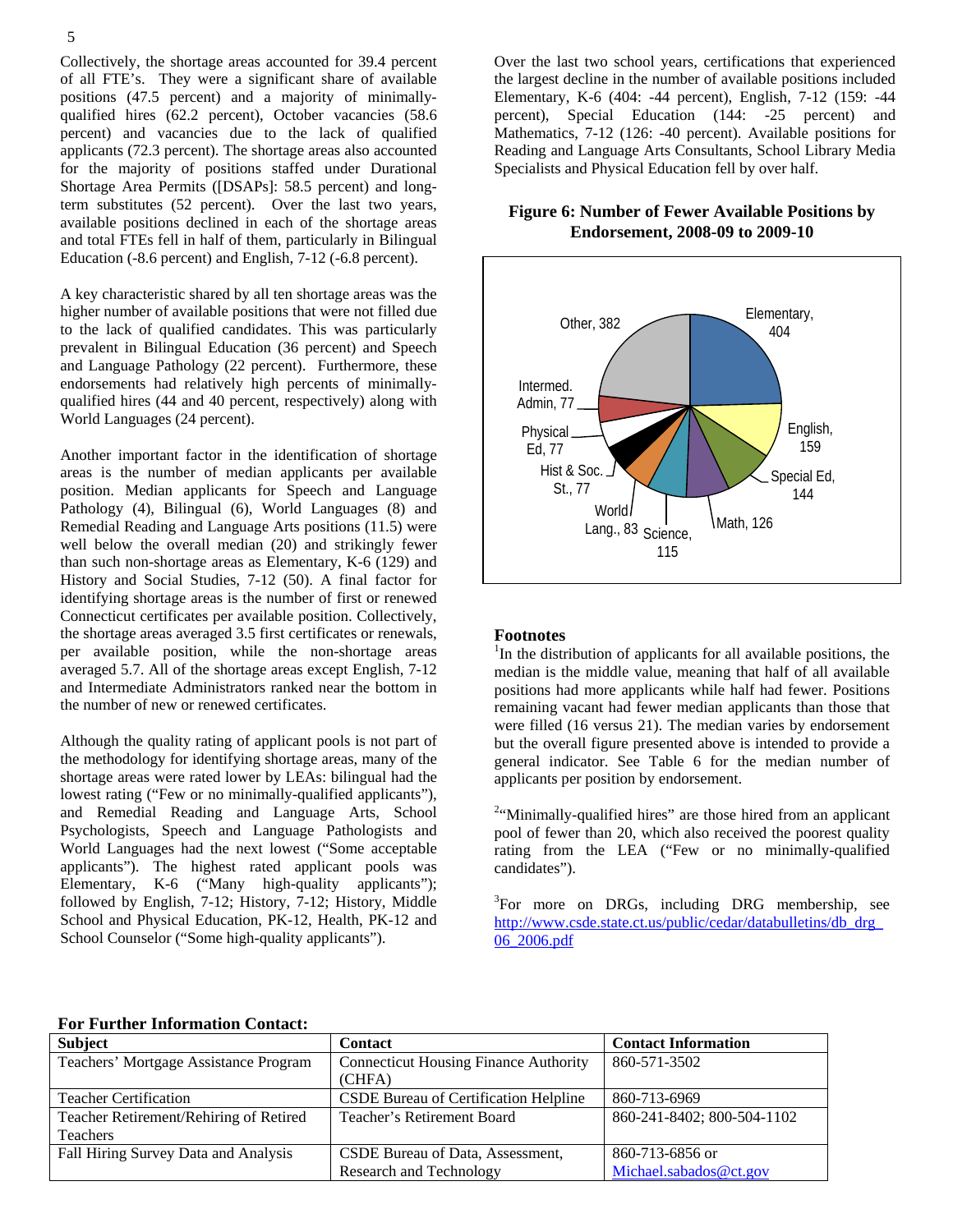**Table 6: 2009-10 Hiring Statistics by Endorsement**

| Endorsement                                      | Available<br>Positions | Vacancies<br>Due to<br>Lack of<br>Oualified<br>Applicants | Durational<br>Shortage<br>Area Permits | Minor<br>Assignments     | Minimally-<br>Oualified<br>Hires | Median<br>Applicants | <b>First CT</b><br>Certificates | Median<br>Applicant<br>Quality<br>Rating <sup>1</sup> | Shortage<br>Rank <sup>2</sup> |
|--------------------------------------------------|------------------------|-----------------------------------------------------------|----------------------------------------|--------------------------|----------------------------------|----------------------|---------------------------------|-------------------------------------------------------|-------------------------------|
| Agriculture, PK-12                               | $\mathbf{1}$           |                                                           | $\overline{0}$                         | $\theta$                 | $\overline{0}$                   | $\overline{7}$       | 18                              | 3                                                     | 45                            |
| Art, PK-12                                       | 66                     | $\theta$                                                  | $\overline{c}$                         | $\theta$                 |                                  | 22.5                 | 351                             | 3.5                                                   | 38                            |
| Bilingual, PK-12                                 | 25                     | $\mathbf Q$                                               | 8                                      | $\overline{0}$           | $\tau$                           | 6                    | 83                              | 1.5                                                   | $\overline{4}$                |
| Business, 7-12                                   | 24                     | $\Omega$                                                  | $\mathbf{0}$                           | $\Omega$                 | $\overline{c}$                   | 16.5                 | 160                             | 2.5                                                   | 40                            |
| Comprehensive Special Education, K-12            | 422                    | 23                                                        | 46                                     | $\theta$                 | 17                               | 20                   | 1424                            | 3                                                     | $\overline{2}$                |
| Cooperative Work Education/Diversified           | 1                      | $\Omega$                                                  | $\mathbf{0}$                           | $\theta$                 |                                  | 5                    | 5                               |                                                       | 40                            |
| Department Chairperson                           | 6                      |                                                           | 14                                     | $\theta$                 |                                  | 6.5                  | 39                              | $\overline{2}$                                        | 23                            |
| Elementary, K-6                                  | 509                    | 3                                                         | 8                                      |                          | $\overline{2}$                   | 129                  | 3732                            | 5                                                     | 12                            |
| English, 7-12                                    | 205                    | 8                                                         | 14                                     |                          |                                  | 46                   | 883                             | $\overline{4}$                                        | 6                             |
| English, Middle School                           | 42                     |                                                           | $\Omega$                               | $\mathbf{3}$             | $\overline{3}$                   | 23                   | 70                              | $\overline{2}$                                        | 14                            |
| General Science, 7-12                            | 187                    | $\overline{2}$                                            | 20                                     | 16                       | 23                               | 14                   | 953                             | $\overline{2}$                                        | 13                            |
| General Science, Middle School                   | 22                     |                                                           | $\sqrt{5}$                             | $\overline{0}$           | $\overline{c}$                   | 20                   | 55                              | 3                                                     | 24                            |
| Health Occupations - Comprehensive High School   | $\mathbf{1}$           |                                                           | $\mathbf{0}$                           | $\Omega$                 | $\overline{0}$                   | $\mathbf{1}$         | 9                               | -1                                                    | 29                            |
| Health Occupations - CT Technical High Schools   | $\overline{7}$         |                                                           | $\mathbf{0}$                           | $\theta$                 | $\overline{0}$                   | 24                   | 13                              | $\overline{2}$                                        | 30                            |
| Health, PK-12                                    | 38                     | $\theta$                                                  | $\mathbf{0}$                           | 3                        | $\sqrt{2}$                       | 22.5                 | 257                             | $\overline{4}$                                        | 43                            |
| Hearing Impaired, PK-12                          | 10                     |                                                           | $\mathbf{0}$                           | $\mathbf{0}$             | $\overline{0}$                   | 6                    | 39                              | $\overline{2}$                                        | 28                            |
| High School Diploma Program                      | 12                     |                                                           | $\overline{0}$                         | $\Omega$                 | $\overline{0}$                   | 22                   | 48                              | 3                                                     | 33                            |
| History & Social Studies, 7-12                   | 140                    |                                                           | $\overline{3}$                         | $\boldsymbol{\varDelta}$ | 3                                | 50                   | 914                             | $\overline{A}$                                        | 25                            |
| History & Social Studies, Middle School          | 26                     | $\theta$                                                  | $\overline{0}$                         | $\mathcal{D}$            | $\overline{0}$                   | 50.5                 | 44                              | $\Delta$                                              | 39                            |
| Home Economics, PK-12                            | 14                     | $\overline{2}$                                            | $\overline{4}$                         | $\overline{0}$           | 5                                | 5                    | 47                              | $\overline{c}$                                        | 16                            |
| Integrated Early Childhood/Special Ed, Birth-K   | 13                     | $\Omega$                                                  | 6                                      | $\Omega$                 | $\mathbf{1}$                     | 11                   | 40                              | 3                                                     | 31                            |
| Integrated Early Childhood/Special Ed, Nursery-3 | 75                     | $\Omega$                                                  | 3                                      | $\theta$                 | 3                                | 19                   | 298                             | 3                                                     | 37                            |
| Intermediate Administrator                       | 175                    | 11                                                        | 32                                     | $\theta$                 | 10                               | 22                   | 930                             | 3                                                     | $\overline{4}$                |
| Marketing Education, 7-12                        | 1                      | $\Omega$                                                  | $\mathbf{0}$                           | $\Omega$                 | $\overline{0}$                   | 13                   | 21                              | $\overline{2}$                                        | 47                            |
| Mathematics, 7-12                                | 188                    | 3                                                         | 16                                     | 2                        | 17                               | 25                   | 586                             | 3                                                     | 8                             |
| Mathematics, Middle School                       | 43                     |                                                           | 18                                     | $\mathcal{P}$            | 3                                | 19                   | 90                              | $\overline{2}$                                        | 20                            |
| Music, PK-12                                     | 101                    | $\Delta$                                                  | 3                                      | $\Omega$                 | 3                                | 24.5                 | 354                             | 3                                                     | $\overline{7}$                |
| Non-English Speaking Adults                      | 3                      | $\mathbf{0}$                                              | $\mathbf{0}$                           | $\theta$                 | $\boldsymbol{0}$                 | 12                   | 125                             | 5                                                     | 46                            |
| Occupational Subject, CT Technical High Schools  | 34                     | $\Omega$                                                  | $\boldsymbol{0}$                       | $\overline{0}$           | $\overline{0}$                   | 288                  | 162                             | $\overline{4}$                                        | 48                            |
| Partially Sighted, PK-12                         | 1                      | $\Omega$                                                  | $\mathbf{1}$                           | $\overline{0}$           | $\mathbf{1}$                     | $\overline{2}$       | 10                              | -1                                                    | 42                            |
| Physical Education, PK-12                        | 72                     |                                                           | $\mathbf{0}$                           | $\theta$                 | $\overline{0}$                   | 33                   | 450                             | $\overline{4}$                                        | 26                            |
| Practical Nurse Education Instruction            | 3                      | $\Omega$                                                  | $\mathbf{0}$                           | $\Omega$                 | $\overline{0}$                   | 18                   | 14                              | $\overline{c}$                                        | 44                            |
| Reading and Language Arts Consultant             | 12                     | $\overline{2}$                                            | $\mathbf{1}$                           | $\overline{0}$           | $\sqrt{2}$                       | 8.5                  | 97                              | $\overline{c}$                                        | 21                            |
| Remedial Reading & Language Arts, 1-12           | 62                     | 3                                                         | 13                                     | $\Omega$                 | $\overline{7}$                   | 11.5                 | 228                             | 2.5                                                   | 10                            |
| School Business Administrator                    | $\boldsymbol{7}$       | 1                                                         | $\boldsymbol{0}$                       | <sub>U</sub>             | $\overline{0}$                   | 19                   | 92                              | 3                                                     | 36                            |
| School Counselor                                 | 101                    | 3                                                         | $\overline{c}$                         | $\overline{0}$           |                                  | 35.5                 | 411                             |                                                       | 18                            |
| School Library Media Specialist                  | 31                     |                                                           | 14                                     | $\overline{0}$           | 9                                | 18                   | 142                             |                                                       | 11                            |
| School Nurse Teacher                             | 8                      |                                                           | $\boldsymbol{0}$                       | $\Omega$                 | $\overline{0}$                   | $\overline{7}$       | 11                              |                                                       | 19                            |
| School Psychologist                              | 61                     | 5                                                         | $\boldsymbol{0}$                       | $\Omega$                 | 8                                | 12                   | 220                             |                                                       | 9                             |
| School Social Worker                             | 59                     |                                                           | $\boldsymbol{0}$                       | $\theta$                 | 3                                | 19                   | 294                             | 3                                                     | 22                            |
| Speech and Language Pathologist                  | 118                    | 26                                                        | $\boldsymbol{0}$                       | $\theta$                 | 36                               | $\overline{4}$       | 186                             |                                                       | $\mathbf{1}$                  |
| Superintendent of Schools                        | 18                     |                                                           | $\boldsymbol{0}$                       | $\mathbf{0}$             | $\boldsymbol{0}$                 | 12.5                 | 97                              | $3.5\,$                                               | 32                            |
| Technology Education, PK-12                      | 41                     |                                                           | $\overline{c}$                         | $\overline{0}$           | 9                                | 10                   | 85                              |                                                       | 15                            |
| TESOL, PK-12                                     | 24                     | $\overline{c}$                                            | $\mathfrak{S}$                         | $\theta$                 | $\overline{4}$                   | 10                   | 158                             |                                                       | 17                            |
| Trade and Industrial Occupations - Comprehensive |                        |                                                           |                                        |                          |                                  |                      |                                 |                                                       |                               |
| <b>High School</b>                               | 3                      |                                                           | $\mathbf{0}$                           | $\mathbf{0}$             |                                  |                      | 40                              |                                                       | 27                            |
| Unique Subject Area Endorsement                  | 5                      | $\mathbf{0}$                                              | 9                                      | $\overline{0}$           |                                  | 9.5                  | 98                              | 2.5                                                   | 34                            |
| World Language Instructor, Elementary            | 17                     | $\mathbf{0}$                                              | $\overline{3}$                         | $\overline{0}$           | 3                                | 13                   | 116                             |                                                       | 35                            |
| World Languages, 7-12                            | 163                    | $\tau$                                                    | 37                                     | 3                        | 36                               | $\bf 8$              | 466                             | $\overline{2}$                                        | 3                             |

<sup>1</sup>Median Applicant Pool Ratings: 1) Few or no minimally-qualified applicants 2) Some acceptable applicants 3) Many acceptable applicants 4) Some high-quality applicants 5) Many high-quality applicants.<br><sup>2</sup>Shortage area rankings range from 1 (most severe shortage area) to 48 (least severe shortage area). Bilingual Education and Intermediate Administrator are both ranked 4

and Business, 7-12 and Cooperative Work Education/Diversified are both ranked 40.